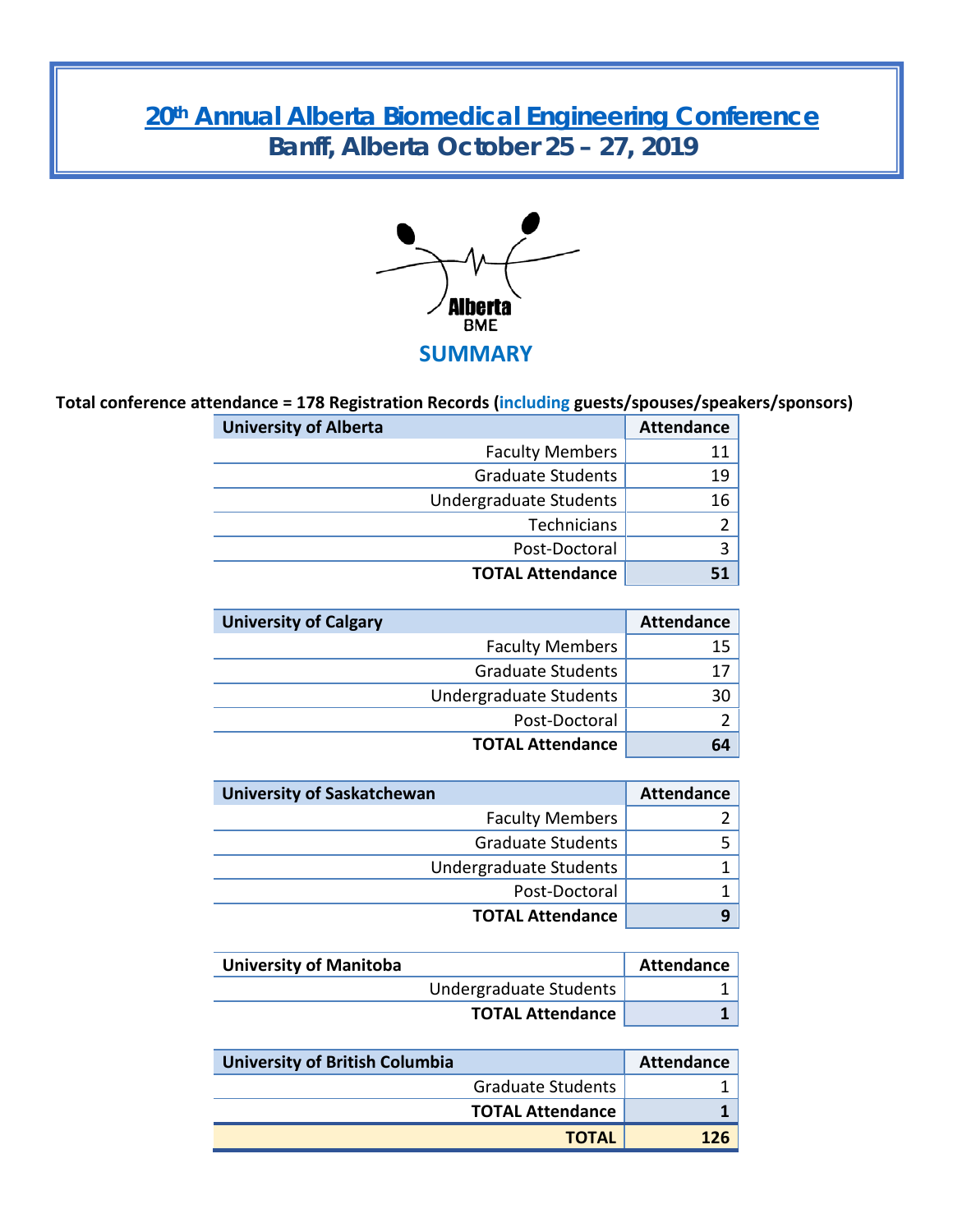#### **20th Annual Alberta BME Conference 2019**

### **Guest Speakers**

**Dr. Chiara Bellini**, Assistant Professor, Bioengineering, Northeastern University

**Dr. Richard Wise**, Professor, Cardiff University Brain Research Imaging Centre (UK) & Institute of Advanced Biomedical Technologies, University of Chieti-Pescara (Italy)

**Dr. Ronald Zernicke**, Director, Exercise & Sport Science Initiative Professor, Orthopaedic Surgery Professor, Kinesiology Professor, Biomedical Engineering, University of Michigan

## **Special 20<sup>th</sup> Anniversary Guest Speaker**

**Dr. Andre Buret,** Vice-President Research, University of Calgary

## **Industry Panel**

**Dr. John Wilson**, INNOVATE CALGARY **Travis Stevens**, Orpyx Medical Technologies **Kip Fyfe**, 4iiii Innovations **Andrew Skargard**, Garmin International **Robert Forget**, AWARE 360 **Dr. John Remmers**, Zephyr Sleep Technologies **Dr. Jochen Fahr**, Brauerei Fahr

**Industry panel chairs**: Drs. Michael Kallos, Reed Ferber, Marc Poulin

### **Attending sponsors:**

#### **University of Calgary:**

- [Biomedical Engineering \(BME\)](https://www.ucalgary.ca/bme/) Graduate Program
- [Biomedical Engineering \(BME\)](https://www.ucalgary.ca/bme/) Calgary
- [Hunter Hub for Entrepreneurial Thinking](https://www.ucalgary.ca/hunter-hub/about)
- [Centre for Bioengineering Research and Education \(CBRE\), Schulich School of Engineering](https://www.ucalgary.ca/bme/research-groups/centre-bioengineering-research-and-education-cbre)

### **Non-Attending sponsors:**

#### **University of Calgary:**

- [McCaig Institute for Bone and Joint Health](https://mccaig.ucalgary.ca/)
- [Hotchkiss Brain Institute](https://hbi.ucalgary.ca/)
- [Libin Cardiovascular Institute of Alberta](https://libin.ucalgary.ca/)
- [Canadian Society for Biomechanics](https://csb-scb.com/)

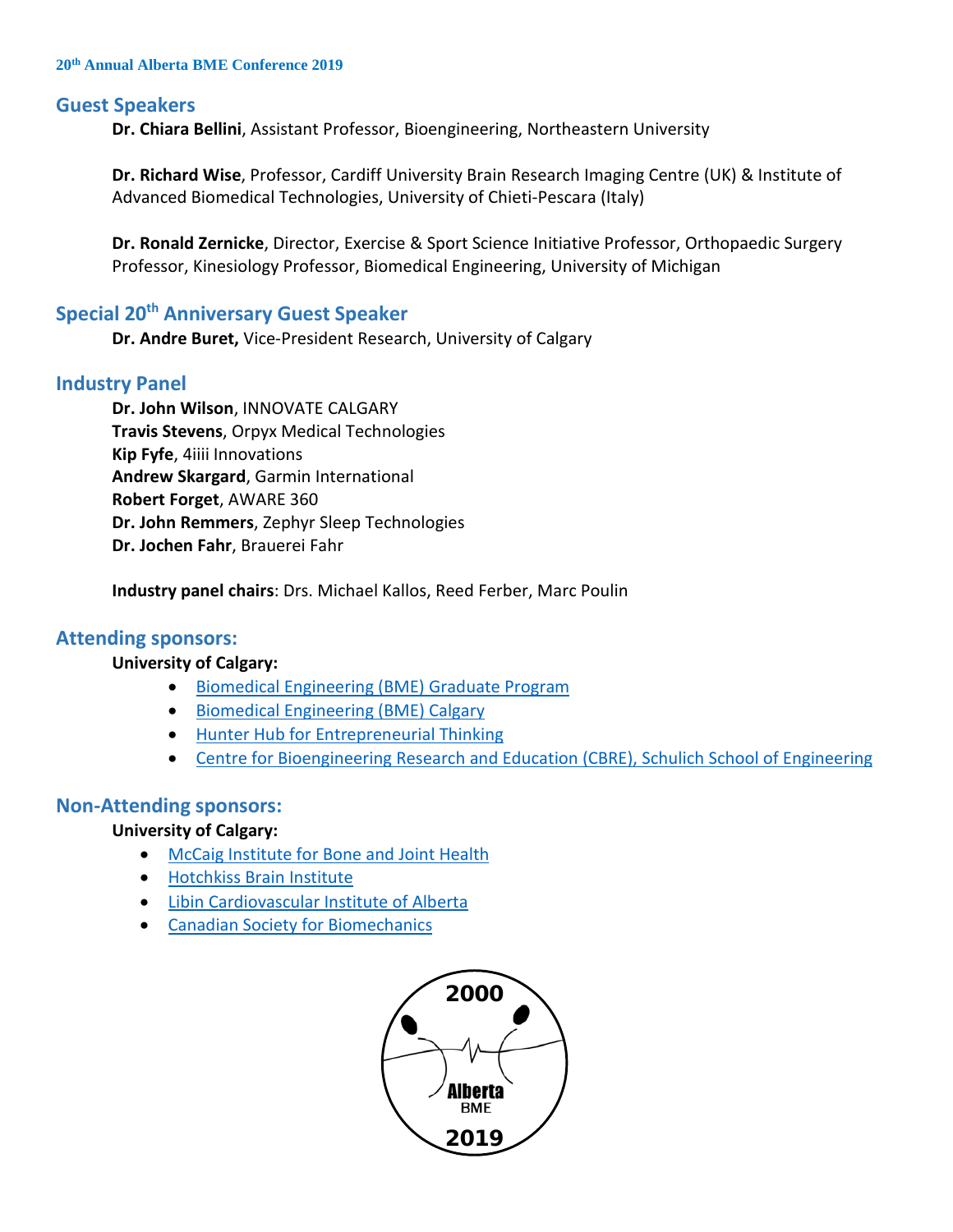## **AWARDS WINNERS**

## **Canadian Society for Biomechanics (CSB) Sponsored Awards**

| <b>Award Category</b>   | <b>Student Award Recipient</b> |
|-------------------------|--------------------------------|
| <b>CSB Podium Award</b> | Michael Kuczynski              |
| <b>CSB Poster Award</b> | <b>Mohammed Mustafa</b>        |

## **PODIUM Awards**

Sponsored by the Biomedical Engineering Graduate Program, University of Calgary

| <b>Award Category</b>          | <b>Student Award Recipient</b> |
|--------------------------------|--------------------------------|
| FIRST (1 <sup>st</sup> ) Place | Robert Moore                   |
| SECOND (2nd) Place             | Andrew Chan                    |
| THIRD (3rd) Place              | <b>Brenna Borys</b>            |

## **POSTER Awards**

Sponsored by the Biomedical Engineering Graduate Program, University of Calgary

| <b>Award Category</b>   | <b>Student Award Recipient</b> |
|-------------------------|--------------------------------|
| <b>BEST OVERALL</b>     | Andrew Vonow                   |
| <b>MOST CREATIVE</b>    | Ross Remesz                    |
| <b>CLEAREST MESSAGE</b> | <b>Richard Beddoes</b>         |

## **Journal of Undergraduate Research in Alberta Awards (JURA)**

[Sponsored by JURA,](https://journalhosting.ucalgary.ca/index.php/jura) University of Calgary

| <b>Award Category</b> | <b>Student Award Recipient</b> |
|-----------------------|--------------------------------|
| <b>JURA Award 1</b>   | Maria Baclig                   |
| <b>JURA Award 2</b>   | Alexis Pawluk                  |

## **TOTAL Number of Student PRESENTATIONS**

Number of student PODIUM presentations = **28**

Number of student POSTER presentations = **62**